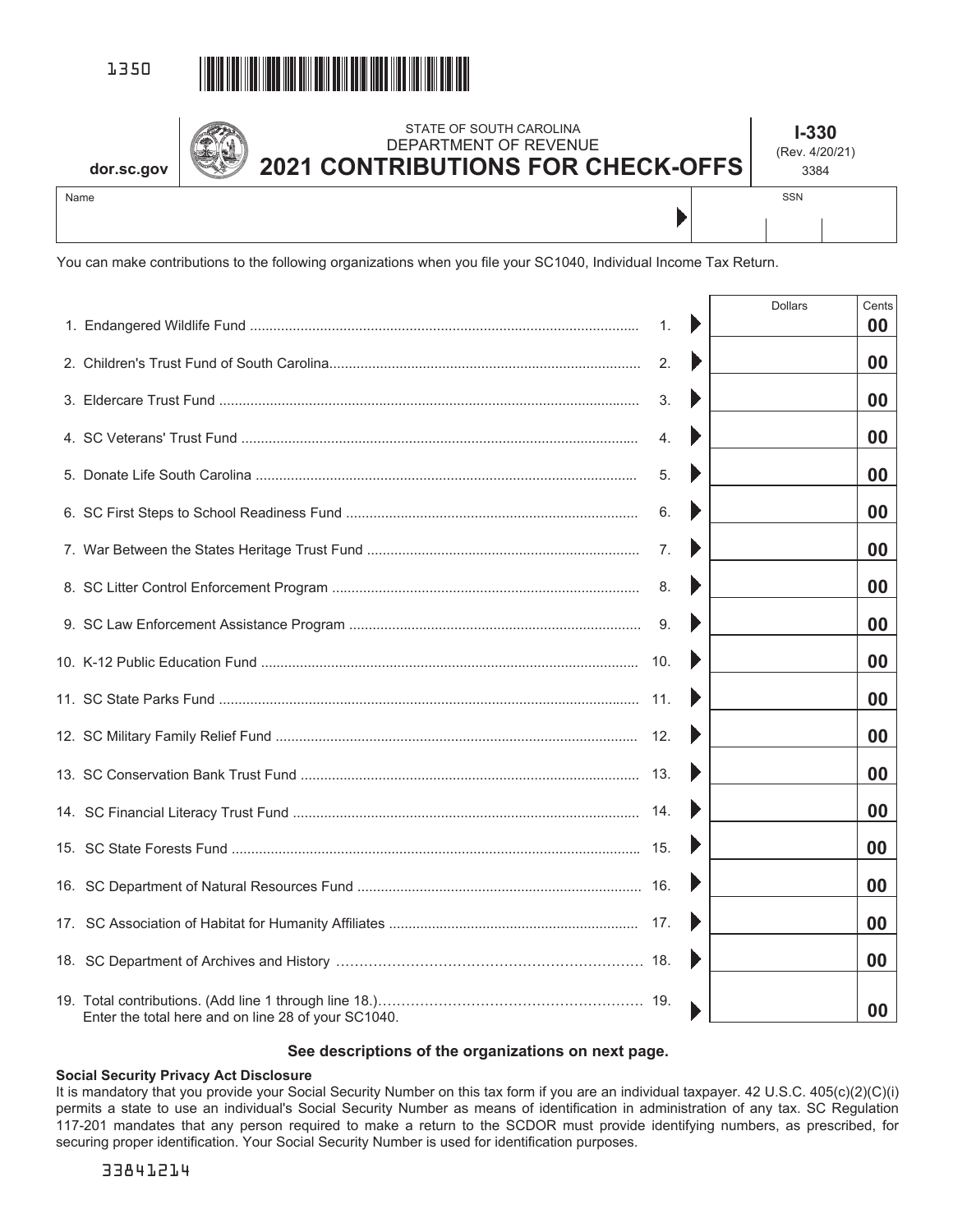- **1. Endangered Wildlife Fund** Thanks to your generous support, the number of bald eagles in South Carolina has increased from 13 to over 250 nesting pairs. With the success here and in other states, the bald eagle has been removed from the federal endangered species list. The bald eagle represents just one conservation success. There are many other species in South Carolina that are threatened or endangered. The Endangered Wildlife Fund continues to serve as a primary source of funding for the conservation of these species and our next great success story. Make your investment in the future – Help SCDNR keep wildlife in YOUR life. To make a contribution or to learn more, contact SC Department of Natural Resources, Wildlife Section, PO Box 167, Columbia, SC 29202, or visit **dnr.sc.gov**.
- **2. Children's Trust Fund of South Carolina**  Children's Trust is the leader in keeping children safe from harm. By supporting proven prevention programs, Children's Trust works to keep South Carolina's children safe from abuse, neglect, and accidental injury. Prevention spares significant expenses and crippling consequences by keeping harm from happening in the first place. Children's Trust is home to the Strengthening Families Program, home visiting, Community Support for Young Parents, safe sleep training, KIDS COUNT, and Safe Kids. To learn how prevention is at work in your community, contact Children's Trust, PO Box 11644, Columbia, SC 29201, call 803-733-5430, or visit **scChildren.org**.
- **3. Eldercare Trust Fund** Your donation will help South Carolinians live with vitality and dignity in their homes and communities, avoiding institutional care for as long as possible. The Trust distributes grants to non-profit organizations for innovative programs, services, and pilot projects serving older adults across the state. To make a contribution or to learn more, contact the Eldercare Trust Fund, c/o Lt. Governor's Office on Aging, 1301 Gervais St., Suite 350, Columbia, SC 29201-3203, call 1-800-868-9095 or 803-734-9900, or visit **aging.sc.gov**.
- **4. SC Veterans' Trust Fund**  South Carolinians helping veterans! As veterans' benefits continue to erode, this Trust Fund ensures that your voice is heard by supporting veterans' programs designed to benefit veterans and their families. This Fund complements many state and federal initiatives. It is managed by veterans for veterans. To make a contribution or to learn more, contact Veterans' Trust Fund, Office of Veterans' Affairs, 1205 Pendleton St., Ste. 369, Columbia, SC 29201-3751, or call 803-734-0200.
- **5. Donate Life South Carolina** A nonprofit organization whose mission is to promote organ and tissue donation and provide patient assistance to transplant recipients in South Carolina, Donate Life South Carolina established and maintains the SC Organ and Tissue Donor Registry. Your contributions support efforts that save lives of fellow South Carolinians. For more information, contact Donate Life SC, 4200 East North Street, 22 Centre East, Greenville, SC 29615-2437, call 877-277-4866, or visit **donatelifesc.org**.
- **6. SC First Steps to School Readiness Fund** South Carolina is home to nearly 340,000 children under age 6. More than one in four of these children faces significant barriers to early school success. As the state's school readiness agency, First Steps is making a difference in connecting these high-risk children and their families to services that improve their chances for success, such as parenting programs, health services, quality child care, and early education. Research shows that these investments produce significant long-term savings to the public due to higher graduation rates and reduced costs of remedial education, welfare, and crime. Your tax-deductible contribution will help First Steps and its network of county partnerships invest in early childhood initiatives for children 0-5. To make a contribution or to learn more, contact SC First Steps, 1300 Sumter St., Ste. 100, Columbia, SC 29201-3340, call 1-877-621-0865 or 803-734-0479, or visit **scfirststeps.org**.
- **7. War Between the States Heritage Trust Fund**  Contributions are used to preserve representative lands and related structures which illustrate periods, events, styles, and uses of the land in our state's historical and cultural heritage for present and future generations. To make a contribution or to learn more, contact War Between the States Heritage Trust Fund, 1205 Pendleton St., Ste. 517, Columbia, SC 29201-3757, or call 803-734-1759.
- **8. SC Litter Control Enforcement Program** From trash on the highways to illegal dumping in parks and public lands, litter is a significant and costly problem in South Carolina. The cost of cleaning it up is a drain on the state's resources. Litter also has a negative impact on tourism and our ability to attract new businesses and industries and the jobs they create. By contributing on your Income Tax payment to the fight against litter, you can help support the enforcement of litter laws and help us catch those that trash our beautiful state. To make a contribution or to learn more, contact PalmettoPride, PO Box 50217, Columbia, SC 29250-0217, or call 1-877-725-7733.
- **9. SC Law Enforcement Assistance Program** The SCLEAP program is a collaborative effort of state law enforcement agencies (SLED, SCDPS, SCDNR, & SCDPPPS) which provides assistance to municipal, county, and state law enforcement officers, and their departments, along with non-sworn employees and their families. It provides peer support, crisis intervention, employee assistance, and volunteer chaplain services statewide. The SCLEAP staff and volunteers are on-call 24 hours a day. To make a contribution or to learn more, contact SCLEAP, 2501 Heyward Street, Columbia, SC 29205, call 803-252-2664 or 803-252-2752, or visit **scleap.org**.
- **10. K-12 Public Education Fund** Your contributions to this fund will help fund public education from kindergarten through Grade 12. To make a contribution or to learn more, contact SC Department of Education, 1429 Senate St., Columbia, SC 29201, call 803-734-8485, or visit **ed.sc.gov**.
- **11. SC State Parks Fund** Your contributions to this fund will help support, establish, and improve projects that preserve and interpret the natural and cultural environment of SC State Parks. Projects include Loggerhead sea turtle nesting programs, habitat enhancements, trail creation and maintenance, education centers, interpretive projects, and historic preservation projects. To make a contribution or to learn more, contact SC State Park Service, 1205 Pendleton St., Ste. 517, Columbia, SC 29201-3757, call 803-734-1759, or visit **southcarolinaparks.com**.